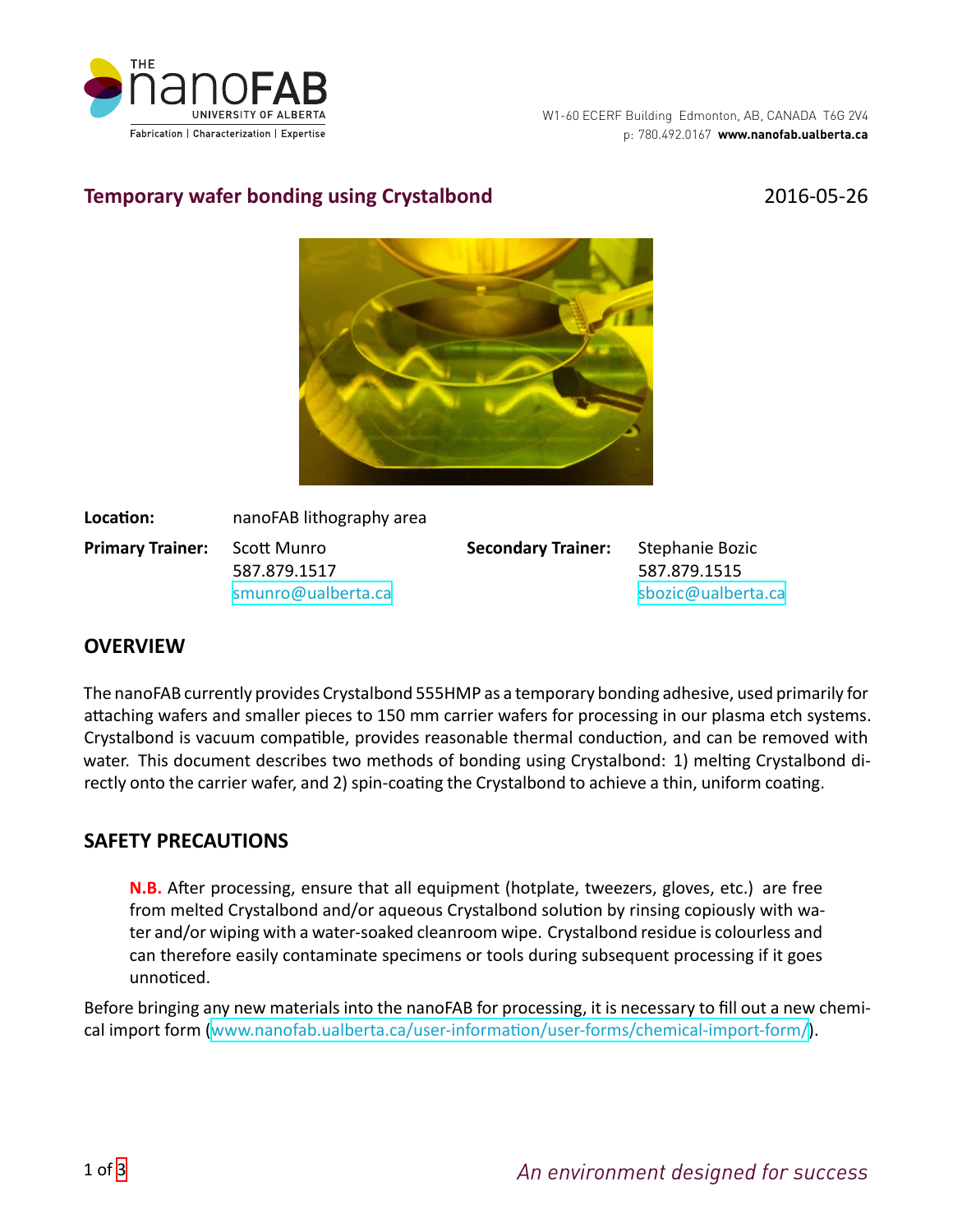

## **OPERATING PROCEDURE**

### **3.1 Melted Crystalbond**

Direct application of Crystalbond by melting it onto a hot carrier wafer is the simplest approach, but practice may be required to achieve a good bond with good repeatability.

- 1. Using a hotplate, heat the carrier wafer to ~80 °C (the melting point of the 555HMP is 66 °C).
- 2. Press and spread the Crystalbond stick evenly in an area slightly smaller than the size of the sample to be mounted.
- 3. Place the sample onto the melted Crystalbond and press it down where possible. Slide and/or rotate the sample to ensure even backside contact and remove any trapped air.
- 4. Remove the wafer stack and allow to cool; the Crystalbond will take several minutes to harden and recrystallize.
- 5. Remove any excess Crystalbond not covered by the sample using a cleanroom wipe soaked with water. Minimize the amount of Crystalbond exposed; in particular, ensure that the carrier wafer backside and the clamping area on its outer edge are completely free from Crystalbond. Poor bonding will likely result in poor thermal contact and sample overheating during plasma etching, or potentially a shattered sample due to trapped air in a high-vacuum environment.
- 6. Ensure that the hotplate surface is free from Crystalbond residue by wiping with a water-soaked cleanroom wipe.

## **3.2 Spin-coated Crystalbond**

To achieve a thinner, more uniform coating, the Crystalbond may be dissolved in water to form a solution. The nanoFAB's standard recipe uses 20 g of crushed Crystalbond dissolved in 100 mL of warm water. Bottles of Crystalbond solution are kept with the other bottles of resist in the main lithography area.

- 1. Using the Solitec Spinner in lithography, centre the carrier wafer on the spin chuck and dispense ~4 mL of the Crystalbond solution at the centre of the wafer. Using a pipette tip, manually spread the solution all the way to the wafer edge to create an even surface.
- 2. Allow the film to self-level, then run the following spin recipe:
	- Spin speed: 500 RPM
	- Spin time: 50 s

Using the above spin parameters will result in a final thickness of  $\gamma$ 1.5  $\mu$ m. Thicknesses may be varied by adjusting the spinning parameters, or by adjusting the ratio of Crystalbond to water when preparing the solution.

3. Set the Solitec Vacuum Hotplate to 95 °C and place two wafer-shaped aluminum blanks on the hotplate surface to allow the 150 mm carrier wafer to sit flat.